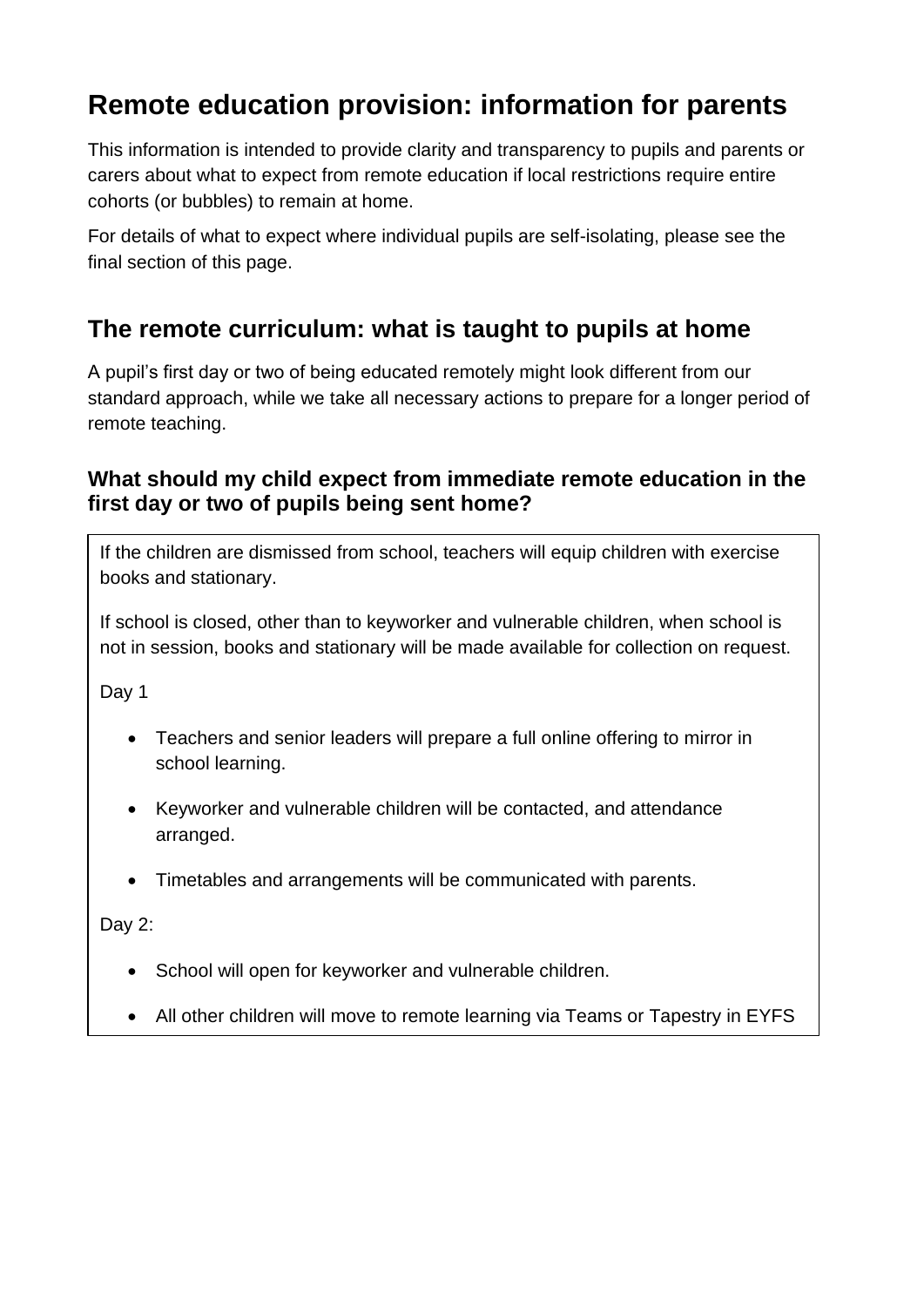### **Following the first few days of remote education, will my child be taught broadly the same curriculum as they would if they were in school?**

We teach the same curriculum remotely as we do in school wherever possible and appropriate. However, we have needed to make some adaptations in some subjects. For example, we have moved to a more project-based approach to afternoon sessions, in order to reduce time spent on screen.

# **Remote teaching and study time each day**

## **How long can I expect work set by the school to take my child each day?**

| EYFS - Tapestry<br>Paper packs available<br>on request.                                                                                    | Children will be set a daily phonics, Literacy and Maths task.<br>These will be set for the ability of your child. The phonics task<br>should take between 10-20 minutes. Literacy and Maths will be<br>dependent of the ability of your child but on average children<br>should be completing 30 minutes of Literacy and 30 minutes of<br>Maths per day.<br>$\triangleright$ Learning will be differentiated where appropriate<br>$\triangleright$ Observations will be added to each child's own Tapestry<br>Journal for both in school and home learning<br>$\triangleright$ Story time will be prerecorded by a member of EYFS<br>and uploaded to Tapestry daily |
|--------------------------------------------------------------------------------------------------------------------------------------------|----------------------------------------------------------------------------------------------------------------------------------------------------------------------------------------------------------------------------------------------------------------------------------------------------------------------------------------------------------------------------------------------------------------------------------------------------------------------------------------------------------------------------------------------------------------------------------------------------------------------------------------------------------------------|
| Years 1-6                                                                                                                                  | Daily lessons will include:                                                                                                                                                                                                                                                                                                                                                                                                                                                                                                                                                                                                                                          |
| Remote learning is<br>accessed through<br>Teams.<br>Paper packs are<br>available on request in<br>KS1 or for children<br>with SEND in KS2. | $\triangleright$ Arithmetic<br>$\triangleright$ Guided Reading<br>$\triangleright$ Maths<br>$\triangleright$ English<br>$\triangleright$ Phonics (where appropriate)<br>$\triangleright$ Topic (Including PE, RE & PSHE)<br>These lessons will be a combination of live and prerecorded<br>content.                                                                                                                                                                                                                                                                                                                                                                  |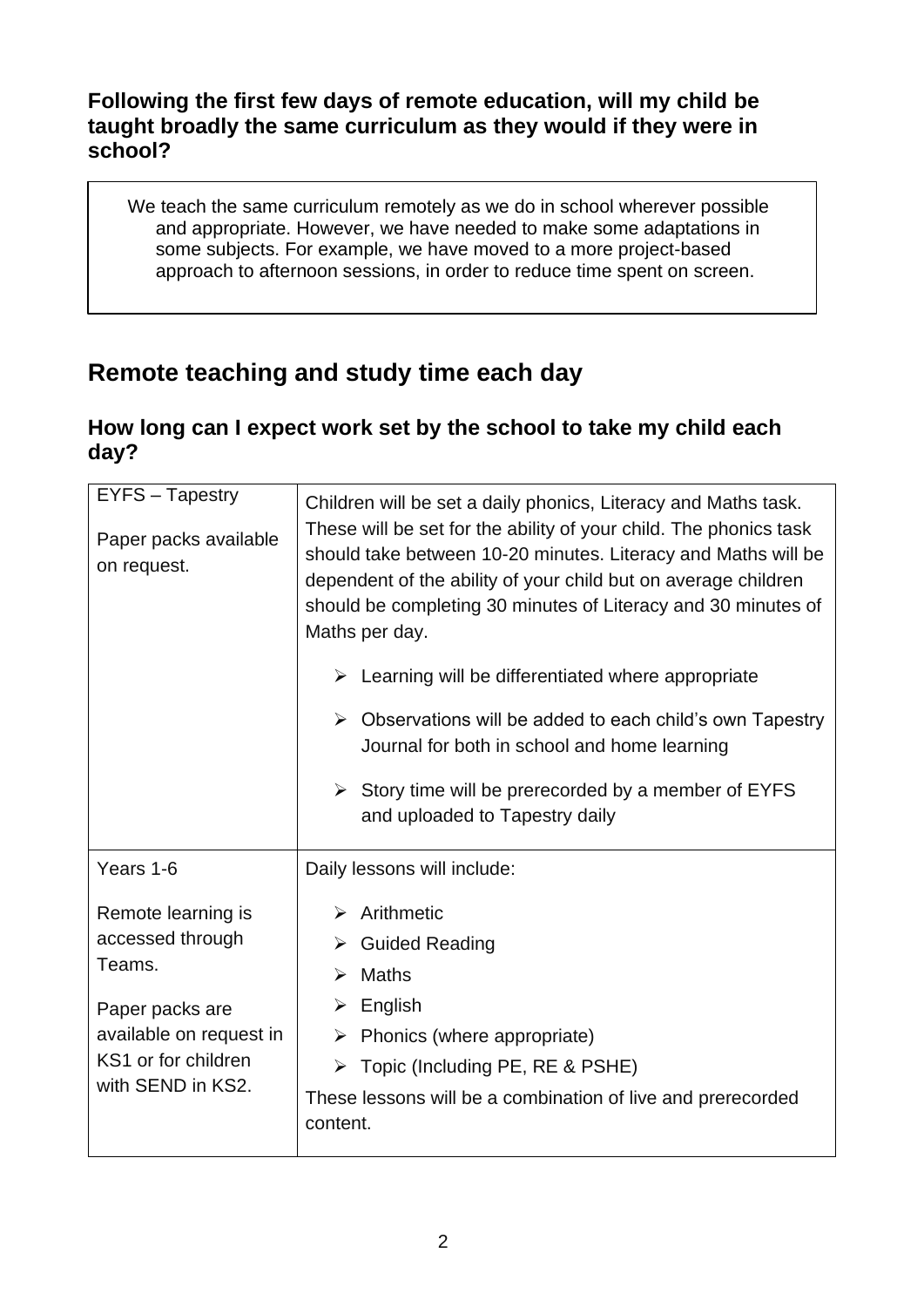| The virtual classroom's timetable mirrors that of the children in |
|-------------------------------------------------------------------|
| school, providing 5 hours of provision Monday – Thursday and      |
| 3 hours on Friday.                                                |
|                                                                   |

## **Accessing remote education**

### **How will my child access any online remote education you are providing?**

| <b>EYFS</b>                                                                                                                                                                                                                                      |
|--------------------------------------------------------------------------------------------------------------------------------------------------------------------------------------------------------------------------------------------------|
| Home learning will be set for the week using Tapestry. Additional information<br>➤<br>will be provided via 'memos' (on Tapestry). Parents can comment on<br>observations and also email teachers and teaching assistants for further<br>support. |
| Y1 – 6                                                                                                                                                                                                                                           |
| Teams                                                                                                                                                                                                                                            |
| One Note                                                                                                                                                                                                                                         |
| <b>TT-Rockstars</b>                                                                                                                                                                                                                              |
| <b>Spelling Shed</b>                                                                                                                                                                                                                             |

### **If my child does not have digital or online access at home, how will you support them to access remote education?**

We recognise that some pupils may not have suitable online access at home. We take the following approaches to support those pupils to access remote education:

If you have any barriers to accessing our remote offering, please contact [admin@rushdenprimaryacademy.org](mailto:admin@rushdenprimaryacademy.org) and we will do everything that we can to resolve the issue. If you do not have a suitable device (not a mobile phone) then an IPad or laptop can be collected from the school office.

If you do not have an internet connection, please contact [admin@rushdenprimaryacademy.org](mailto:admin@rushdenprimaryacademy.org) and we will arrange weekly paper packs for your child, which can be collected from the school office.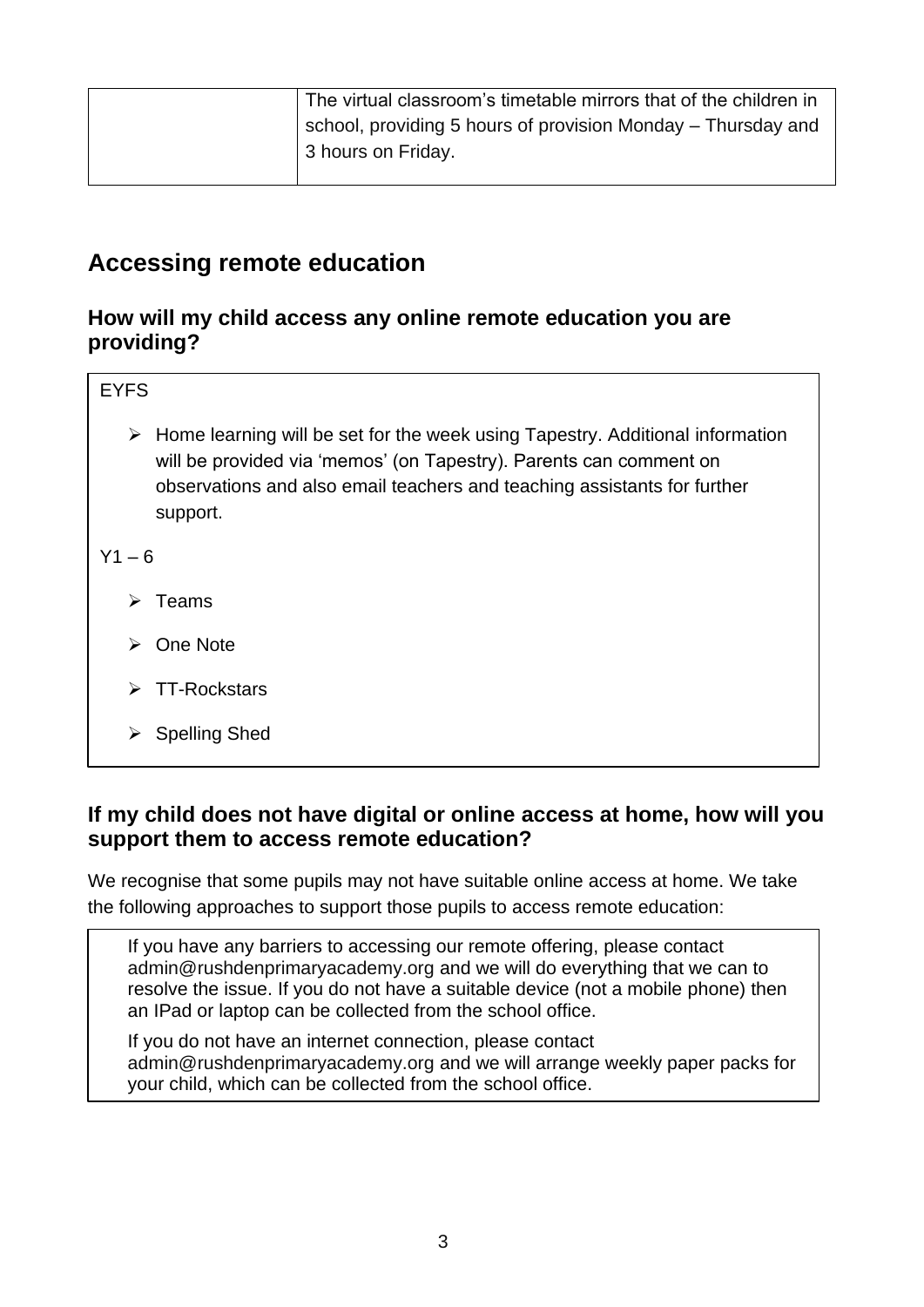## **How will my child be taught remotely?**

We use a combination of the following approaches to teach pupils remotely:

- Tapestry
- Live teaching (online lessons)
- recorded teaching (e.g. Oak National Academy lessons, video/audio recordings made by teachers)
- printed paper packs produced by teachers (e.g. workbooks, worksheets)
- textbooks and reading books pupils have at home
- White Rose Maths learning resources
- Some independent project work, after a teacher input.
- TT-Rockstars
- Spelling Shed
- Oxford Owl
- Phonics Play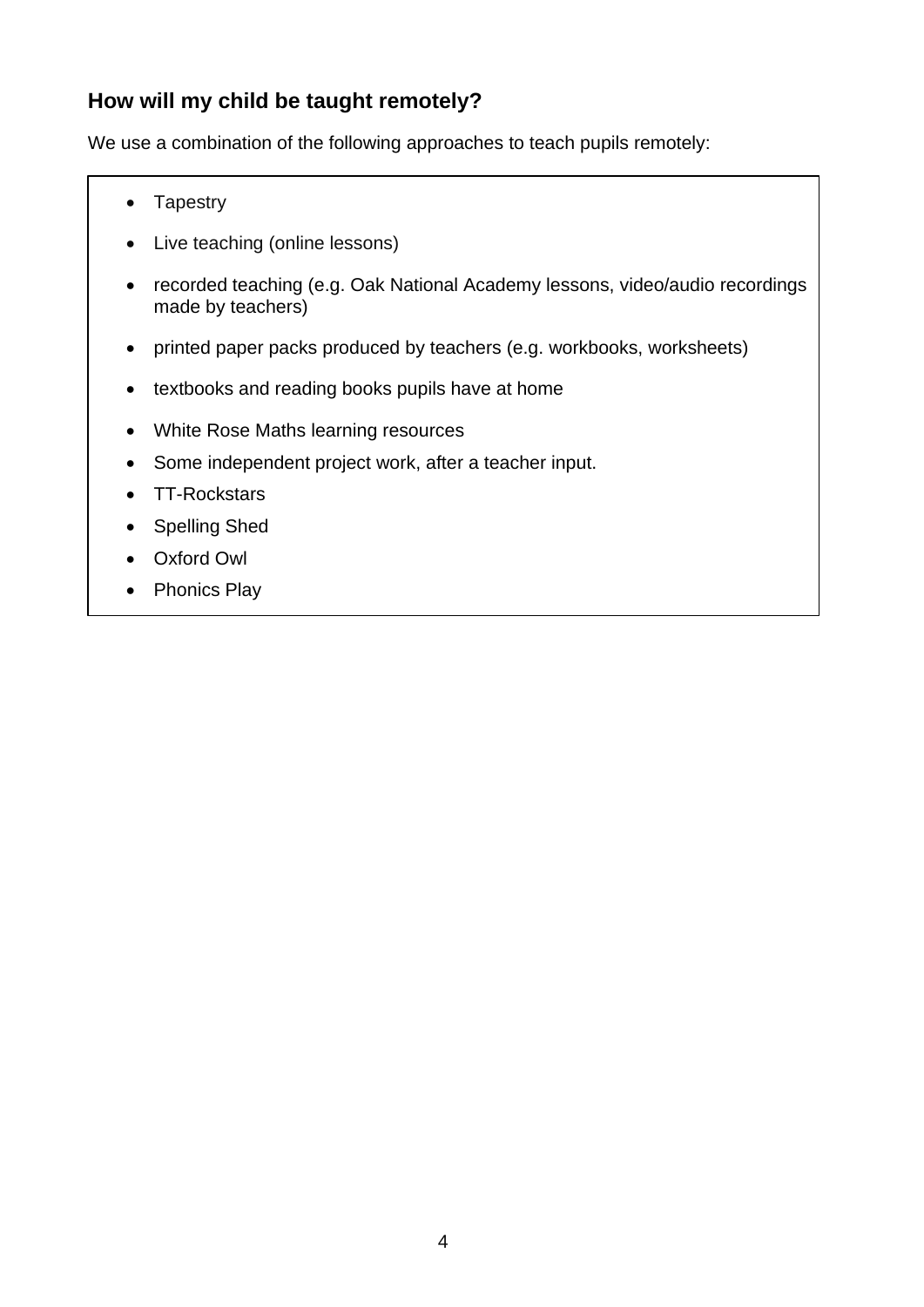# **Engagement and feedback**

### **What are your expectations for my child's engagement and the support that we as parents and carers should provide at home?**

Children should follow their weekly timetable, available on the website, Teams and OneNote space.

It is expected that pupils access all live lessons and if a session is missed, the recording is watched (available on Teams) and the work completed. Registers are completed for virtual lessons and parents of non-engaging children will be contacted.

Teachers are available to support children on Teams throughout the school day.

Older children should be able to work independently with the support of the teacher; younger children may need more support from their parents.

Parents may email teachers for support – teachers will respond as timely as possible within 48 hours.

We are conscious of our children's well-being and the impact of too much screen time, so afternoon calls are optional. Tasks can be accessed independently, and some can be completed away from the screen.

### **How will you check whether my child is engaging with their work and how will I be informed if there are concerns?**

- Registers are kept for virtual lessons
- A daily record is kept of the work completed to identify who needs intervention and support.
- SLT notified of non-engaging children
- Email or phone call to parents
- Home visit (where necessary)

### **How will you assess my child's work and progress?**

Feedback can take many forms and may not always mean extensive written comments for individual children. For example, whole-class feedback or quizzes marked automatically via digital platforms are also valid and effective methods, amongst many others. Our approach to feeding back on pupil work is as follows: